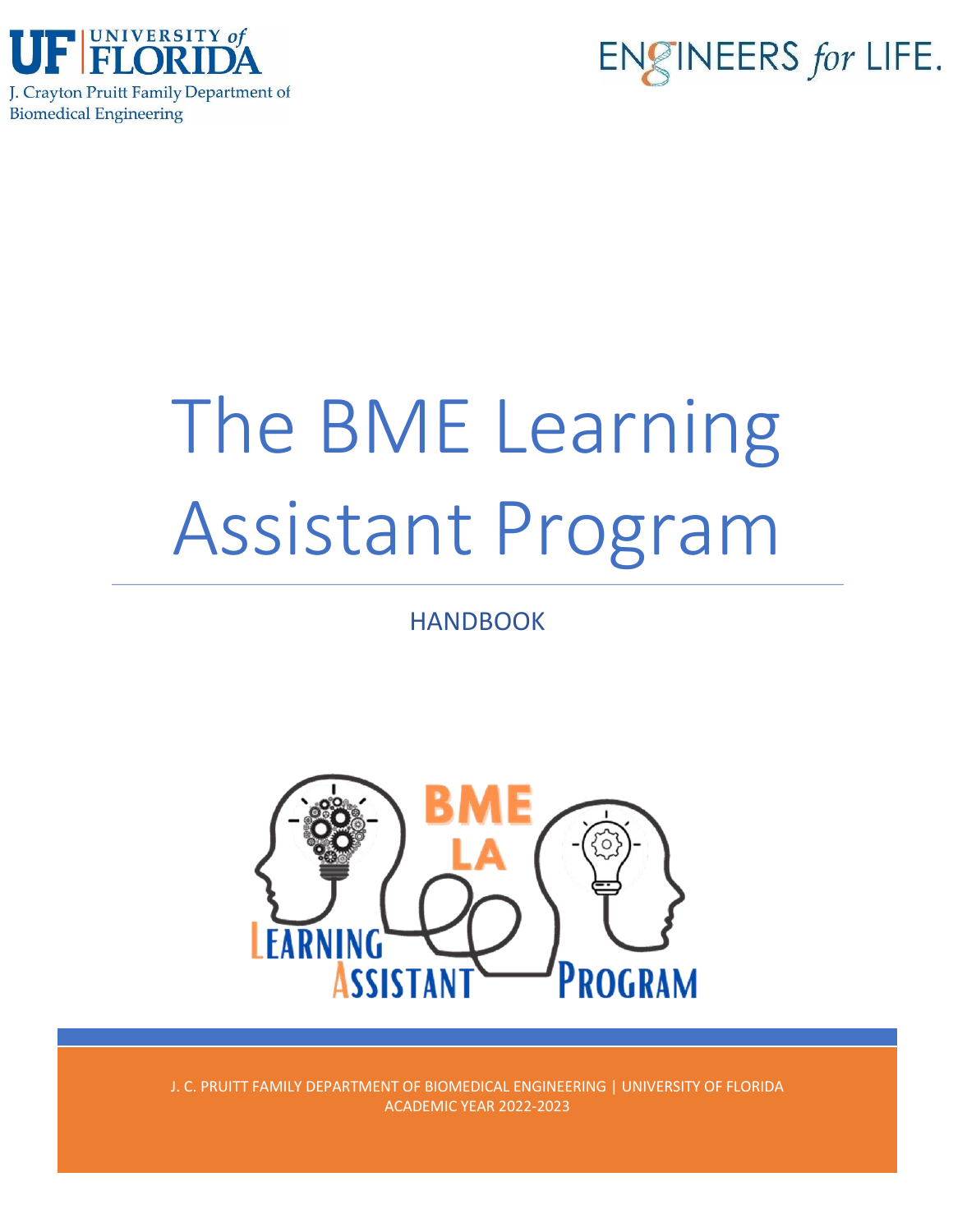# **Table of Contents**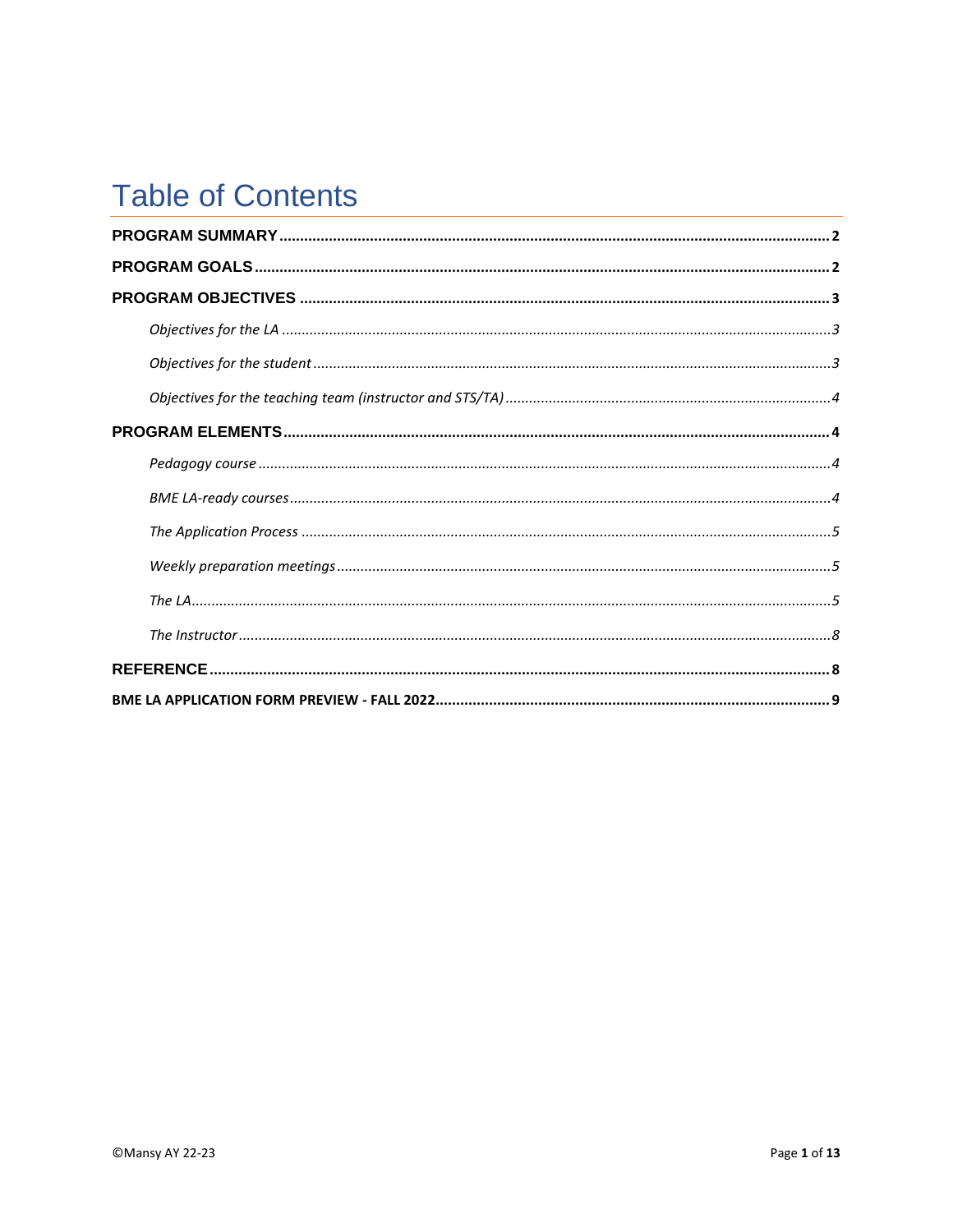# <span id="page-2-0"></span>Program Summary

The Learning Assistants (LA) model is a collaborative learning strategy that aims to train undergraduate frontrunners who succeeded in a course with a strong showing to assist the next cohort of students in learning the course content. First developed at the [University of Colorado](http://laprogram.colorado.edu/)  [Boulder](http://laprogram.colorado.edu/) and funded by the NSF, the model then expanded nationally as the Learning Assistant [Alliance](https://www.learningassistantalliance.org/) and was implemented in the form of department-specific LA programs in various institutions [1].

The BME Learning Assistant (BME-LA) program is an opportunity for undergraduate students to expand their personal-development portfolios as they implement multidisciplinary instructional strategies to help peers navigate a foundational BME course. The LA program also plays an instrumental role in increasing students' learning gains and retention and facilitates the transformation of traditional classrooms into collaborative, interactive, and inclusive learning environments (Figure 1). LAs are selected based on high academic standing and to reflect the diverse gender, race, and ethnic representation we have in our classrooms. Unlike TAs, LAs do not participate in the grading process. LAs also don't have access to grades and thus complement the teaching process as they form a safe, no-threat bridge between the students and the instructor, providing feedback in real-time throughout the semester. LAs must enroll in the 1-credit Special Topics pedagogy course, BME4931 Educational Methods for BME Learning Assistants (LAs).



**Figure 1 LA program impact on classroom relationships and student academic performance. A) Relational diagram showing effective student-instructor ratio in a traditional classroom (left) and in an LA-supported classroom (right). B) Comparison of course failure rates (D, F, and withdrawals) in an LA-supported classroom vs. a traditional classroom in the Physics department at the UC Boulder [2].** 

# <span id="page-2-1"></span>Program Goals

The program's goal is to develop LAs by coaching a cohort of undergraduate students in collaborative learning techniques. A specialized pedagogy course will teach the LAs how to improve other students' academic performance and self-efficacy using peer-led learning strategies customized for foundational BME courses and labs. The program benefits all classroom stakeholders, the students, the LAs, and the teaching team (instructor and STSs) and aims to:

©Mansy AY 22-23 Page **2** of **13**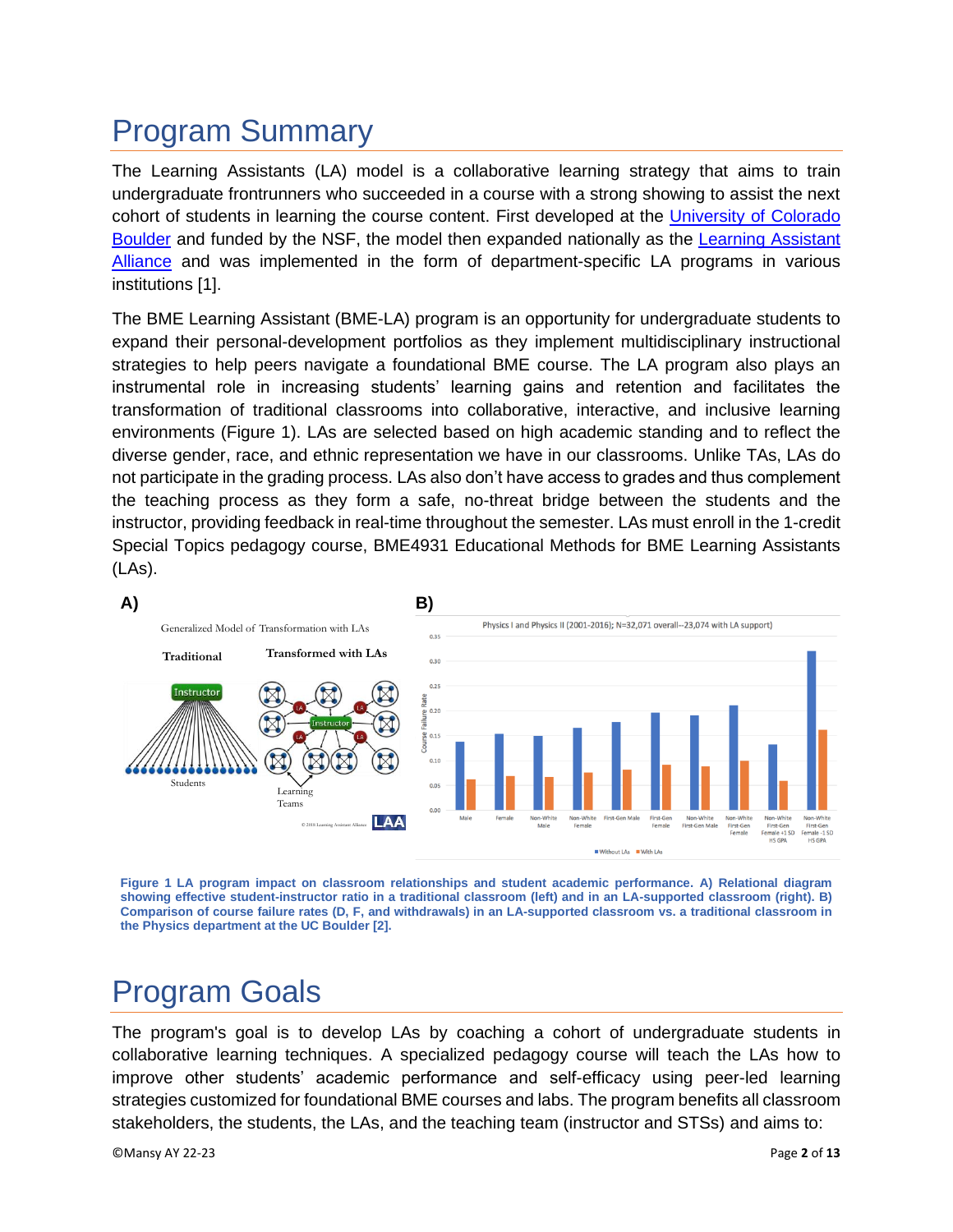- 1. Allow LAs to develop new learning techniques and apply them to themselves and their peers, consequently strengthening their mastery of the course and their leadership skills.
- 2. Acquire the art of questioning to encourage and facilitate the implementation of active learning strategies in the classroom.
- 3. Understand the neurological aspects of learning and leverage its power to improve learning/study habits.
- 4. Utilize metacognitive skills to elicit cognitive engagement and increase student motivation and retention
- 5. Improve student engagement by applying anti-racism and inclusivity practices in classic lecture-based settings and/or in group-based activities.
- 6. Implement principles of collaborative pedagogy.
- 7. Reduce achievement gaps and improve the overall quality of the education offered by the department.
- 8. Offer the opportunity to engage in engineering education research.

# <span id="page-3-0"></span>Program Objectives

The program relies on the synergistic collaboration of three parties: the teaching team (instructor, TA & STS), the LA, and the students. As such, each party will have a unique personal and professional experience defined by a set of objectives that can be assessed at the end of each semester<sup>1</sup>:

## <span id="page-3-1"></span>Objectives for the LA

- 1. Expand the LA's learning toolkit by exploring research-based pedagogical strategies, like learning theories, learning techniques and their utility, cognitive engagement, metacognition, asset vs. deficit learning models, and team formation and dynamics.
- 2. Transform the LA's communication skills to be more constructive and supportive by learning the art of listening and questioning and how to guide students to the answer without providing the solution.
- 3. Strengthen the LA's leadership skills through the apprenticeship model of the LA program and by applying different bridging techniques with the students. LAs practice the following scenario: Where do I want my students to get to and when? What do the students know/don't know now? How can we help them fill the gap and get there?
- 4. Learn how to identify and actively remedy forms of implicit bias and racism in the classroom and help promote diversity, equity, and inclusivity.

## <span id="page-3-2"></span>Objectives for the student

- 1. Improve academic performance by learning how to learn efficiently.
- 2. Lessen the burden and stress that comes with navigating new and potentially hard as well as abstract STEM material.

<sup>1</sup> Qualitative and/or quantitative data from these assessments can serve as seeds for uncharted engineering education research opportunities.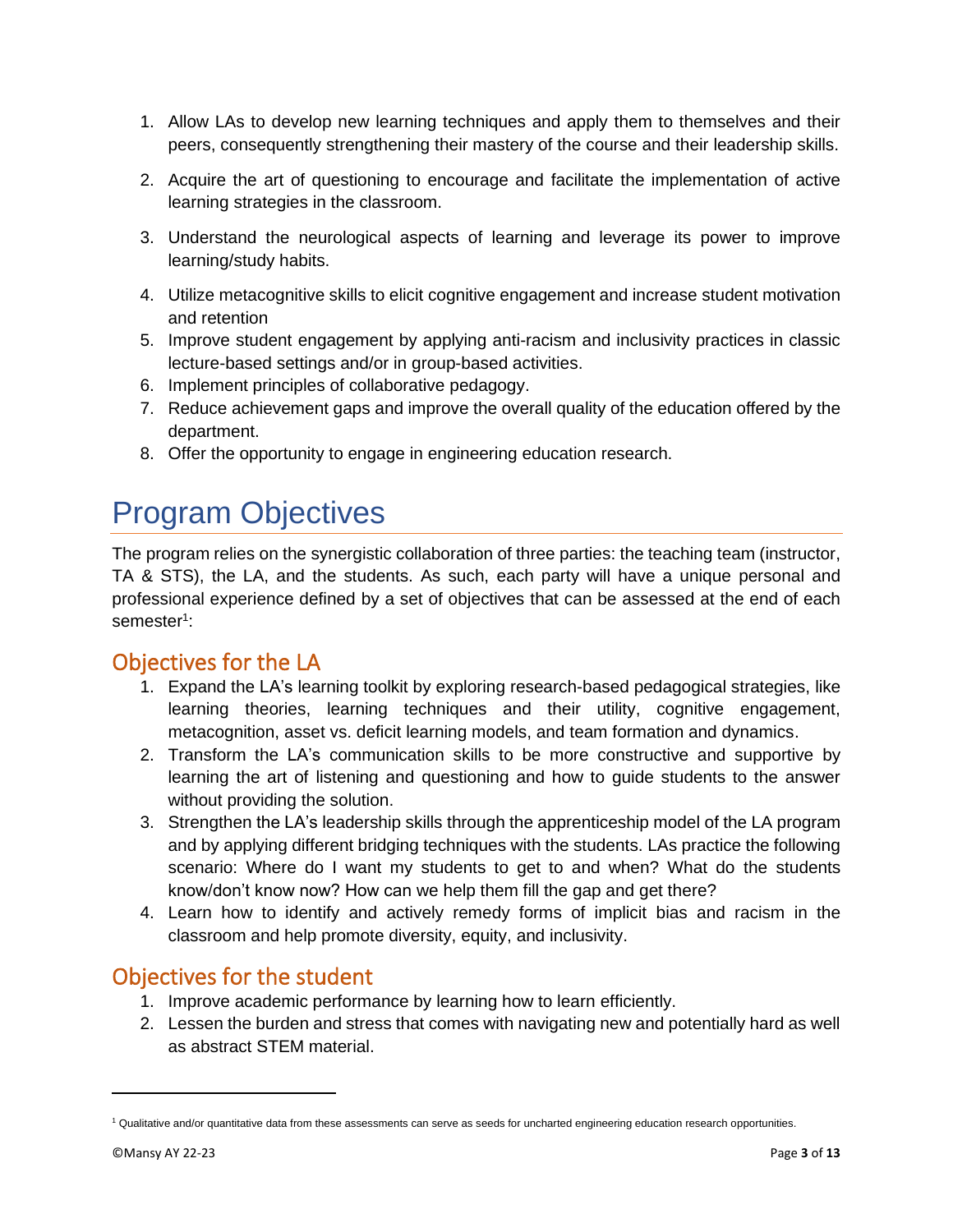- 3. Improve the socio-emotional states of self-efficacy, STEM identity, and sense of belonging.
- 4. Improve communication skills by applying principles of metacognition (I know how I think. I know how my instructor/TA thinks. How do I best formulate my question to receive the answer my brain needs to consolidate the new concept?)
- 5. Enhance time management and communication skills.

## <span id="page-4-0"></span>Objectives for the teaching team (instructor and STS/TA)

- 1. Create the opportunity to implement and investigate new instructional strategies that rely on team-based learning (TBL) or active learning using the LAs presence in the classroom or online platforms.
- 2. Improve formative and summative assessments based on the feedback coming from the LAs about the classroom.
- 3. Assess the effect of diversity, equity, inclusivity, and anti-racism on student outcomes.

# <span id="page-4-1"></span>Program Elements

### <span id="page-4-2"></span>Pedagogy course

The pedagogy course serves as a condensed personal development training in which LAs acquire knowledge of college-level, collaborative pedagogy techniques that help them 1) learn about and recognize Kolb's learning cycle, 2) learn about metacognition, questioning techniques, and cognitive engagement, 3) learning techniques and their utility, 4) understand team formation, team dynamics, and engagement 5) learn about asset vs. deficit based models a, 6) acquire communication, inclusivity and anti-racism skills that shall increase student engagement, 7) get introduced to and possibly participate in engineering education research. The pedagogy course is a flipped classroom that meets once a week for 50 minutes to summarize reading assignments, brainstorm ideas to implement research-based learning techniques, develop classroom activities, and reflect on class dynamics. LAs must attend the pedagogy course while performing their LA duties for the first time only. At the end of the semester, LAs receive a letter grade that reflects their performance in the LA role. Students who wish to return to the LA role in a subsequent semester don't need to retake the pedagogy course.

The Pedagogy Course is a 1-credit BME Special Topics Course, BME 4931 Educational Methods for BME Learning Assistants (LAs). Students who have applied and were accepted into the LA program must contact the BME undergraduate advisor coordinator, Kelly Stalter ([undergrad@bme.ufl.edu](mailto:undergrad@bme.ufl.edu)), to register for 1 -credit of BME4931.

#### <span id="page-4-3"></span>BME LA-ready courses

BME **LA-ready** courses are BME courses whose instructors are interested in supporting their classroom or online platform with one or more LAs to improve student engagement and facilitate discussions or in-class activities. LAs will be assigned to a course based on a matching process that maps LA interest/experience to course needs. Once one or more LAs are assigned to the course, the course will be referred to as a BME **LA-supported** course. The list of BME LA-ready courses may change from one semester to another and will be available in the application form. [A preview of the application form](#page-9-0) (and the list of courses) can be found at the end of this handbook.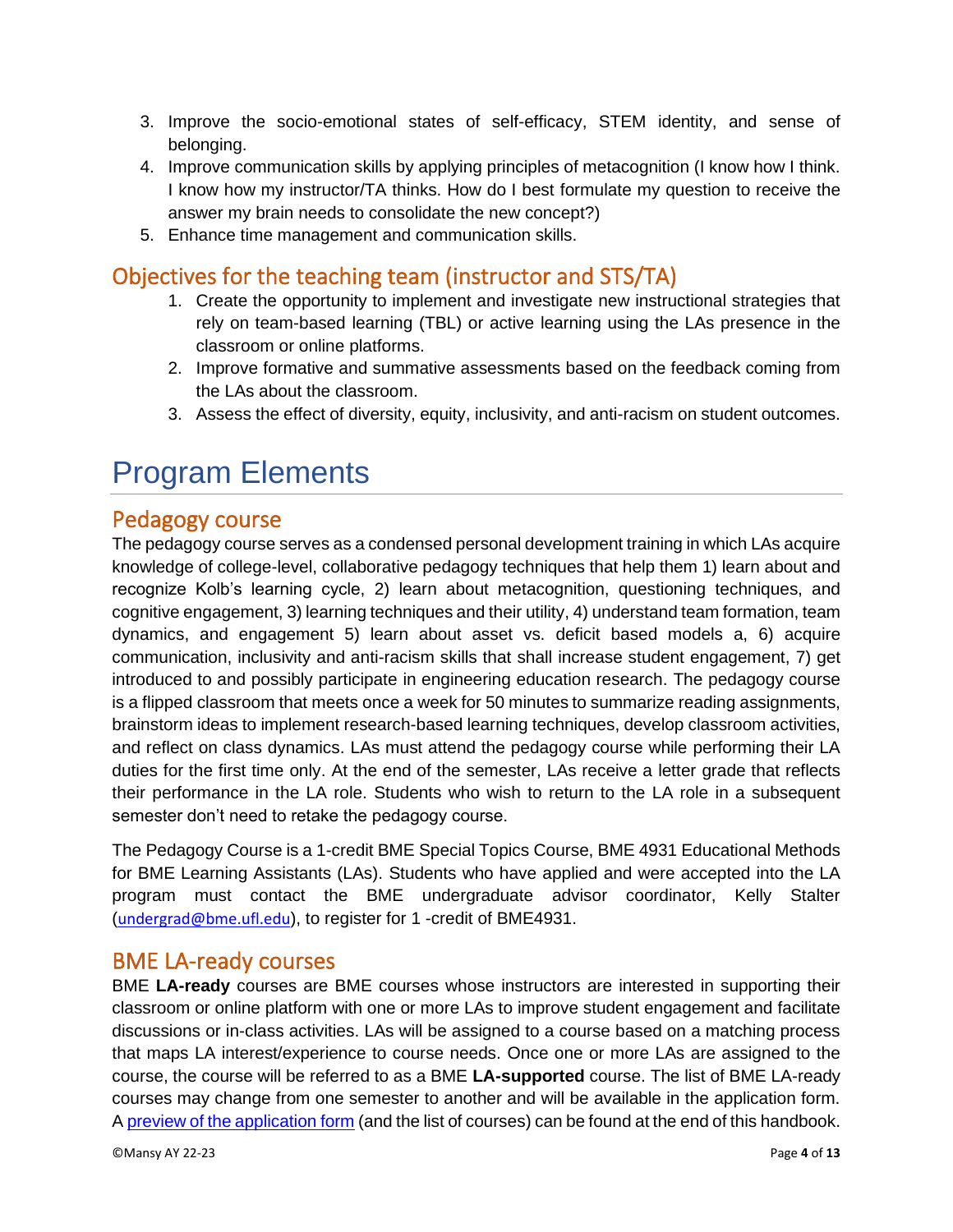## <span id="page-5-0"></span>The Application Process

Undergraduate students applying for an LA opportunity must fill out a BME LA application form to be matched to a BME LA-ready course. To make the matching process as efficient and fruitful as possible, applicants will choose **three** BME LA-ready courses that interest them and describe how they see supporting the course with an LA could improve classroom dynamics and student outcomes. Applicants will do this by writing a brief *Opportunity for Innovation/Improvement Statement (OIS)*. Opportunity Statements are the industry standard for identifying a problem and pitching a solution. The template is provided as text entry fields in the application form. This short [OIS guide](https://tinyurl.com/53sjewre) will help the applicants draft their OIS and focus their thoughts on what is essential.

[The LA application form,](https://ufl.qualtrics.com/jfe/form/SV_1G4kHk940f8mw2W) available on the BME website, must be filled out and submitted no later than **June 30th, 2022.** Follow-up interviews will then be scheduled with potential candidates and selected LAs will be informed of their assignment as soon as possible. A [preview](#page-9-0) of the application form is at the end of the BME LA handbook. Please note that **the application form requires a desktop device**.

The instructors of BME LA-ready courses will be notified of the availability of qualified LA(s) that could potentially facilitate classroom dynamics. When matched to one of their three choices, LAs and instructors of a given BME course will receive an email with further instructions. Assigning LAs to their first choice is not guaranteed, but we will do our best.

## <span id="page-5-1"></span>Weekly preparation meetings

The LAs and the teaching team of the LA-supported course hold weekly preparation meetings. The preparation meeting is ~1 hour every 1-2 weeks and serves to discuss the course of action of the upcoming week and reflect on the results of the week before. During this meeting, LAs also provide feedback to the teaching team about any classroom observations (struggling students or groups, lagging students, confused students, stressed students, common issues…etc.).

## <span id="page-5-2"></span>The LA

Learning assistants are undergraduate students with strong academic standing who are interested in helping their peers (other undergraduate students) navigate a foundational BME class, improving their learning/teaching practices, and honing their leadership skills.

#### <span id="page-5-3"></span>The LA is not a TA/STS

There are always two sides in any classroom setting, the teaching side and the learning side. While the instructor, TA, and STS are on the teaching side, the LA is with the students on the learning side. The teaching team's role is to convey course content and material to the students. On the other hand, students, usually on their own, are responsible for receiving this material and learning it. Therefore, the LA will be on the students' side, confirming they received the information as intended and helping them understand it, i.e., learn. Additionally, while the teaching team performs assessments and assigns grades, the LAs are neither involved in grading nor have access to student grades. More detail about what LAs can/can't is provided in the Workload & [Responsibilities](#page-6-0) section.

#### Eligibility:

To apply for an LA position, the applicant meet the following criteria: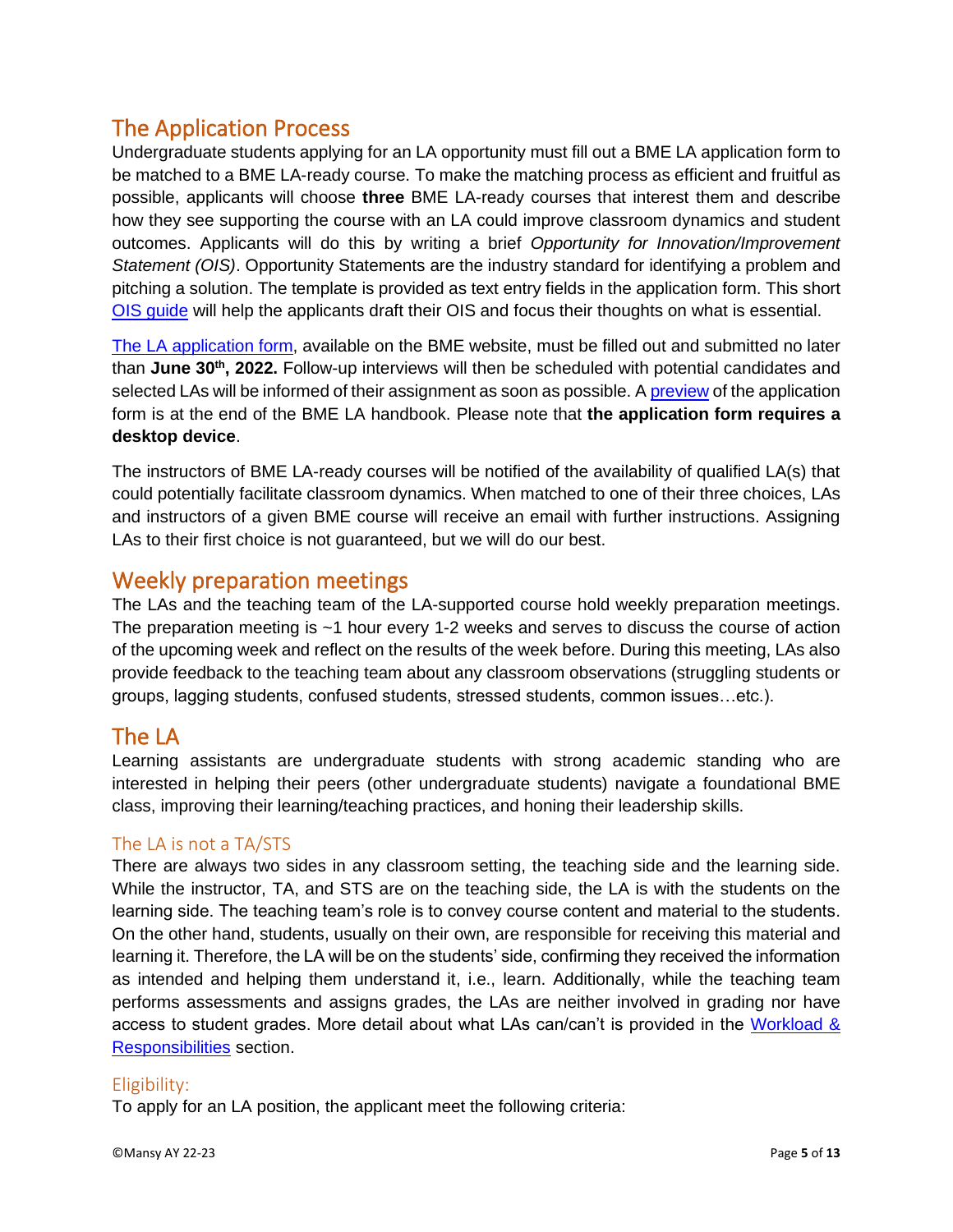- 1. Must be a BME major.
- 2. Must have taken the courses they wish to LA for with good standing within the last two semesters.
- 3. Must have no scheduling conflicts that would prevent them from attending their LA-ed course. If class schedule changes occur after Drop/Add week and the LA can't attend their course anymore, they will have to forgo LA duties, and a different applicant will be considered.
- 4. Must have a course load of <17 credit hours.

#### Selection criteria

LAs are recruited from the top 10% of students who have completed one or more of the foundational BME classes or labs 1-2 semesters before their LA assignment. Assignment to a specific BME LA-ready course is based on the applicant's grade in the course, their current course load for the semester, their Opportunity for Improvement Statement (OIS), and how well they followed the instructions in the application form. If more than one LA is assigned to a course, then the selected students should reflect a diverse representation. LAs may serve for more than one semester on the same course or lab, but priority is given to newly admitted LAs. Senior LAs will help train junior LAs.

#### <span id="page-6-0"></span>Workload & Responsibilities

The workload will vary from one course to another depending on the nature of the BME LAsupported course. However, LAs are expected to work up to 10hrs a week on LA duties that are divided between the pedagogy course and the assigned BME LA-supported course, as follows:

#### *in the Pedagogy course*

LAs are expected to:

- Register for the 1-credit pedagogy course BME4931 Educational Methods for BME LAs.
- Attend and complete the assignments of BME4931.
- Brainstorm ways to implement the techniques presented in BME4931 in the BME LAsupported class they are assigned to.
- Complete the UF-FERPA training
- Complete the UF-Kognito training

#### *in BME LA-supported course*

#### LAs are expected to:

- Attend the BME LA-supported course to which they are assigned.
- Meet with the BME LA-supported course teaching team once a week to
	- $\circ$  Pitch/discuss potential class activities/assignments/ideas they acquired from the pedagogy course
	- o Provide feedback about class dynamics like struggling students/groups, and common misunderstandings to the instructor.
- Perform the in-class activities and engagement strategies they discussed with the course instructor during the weekly meeting.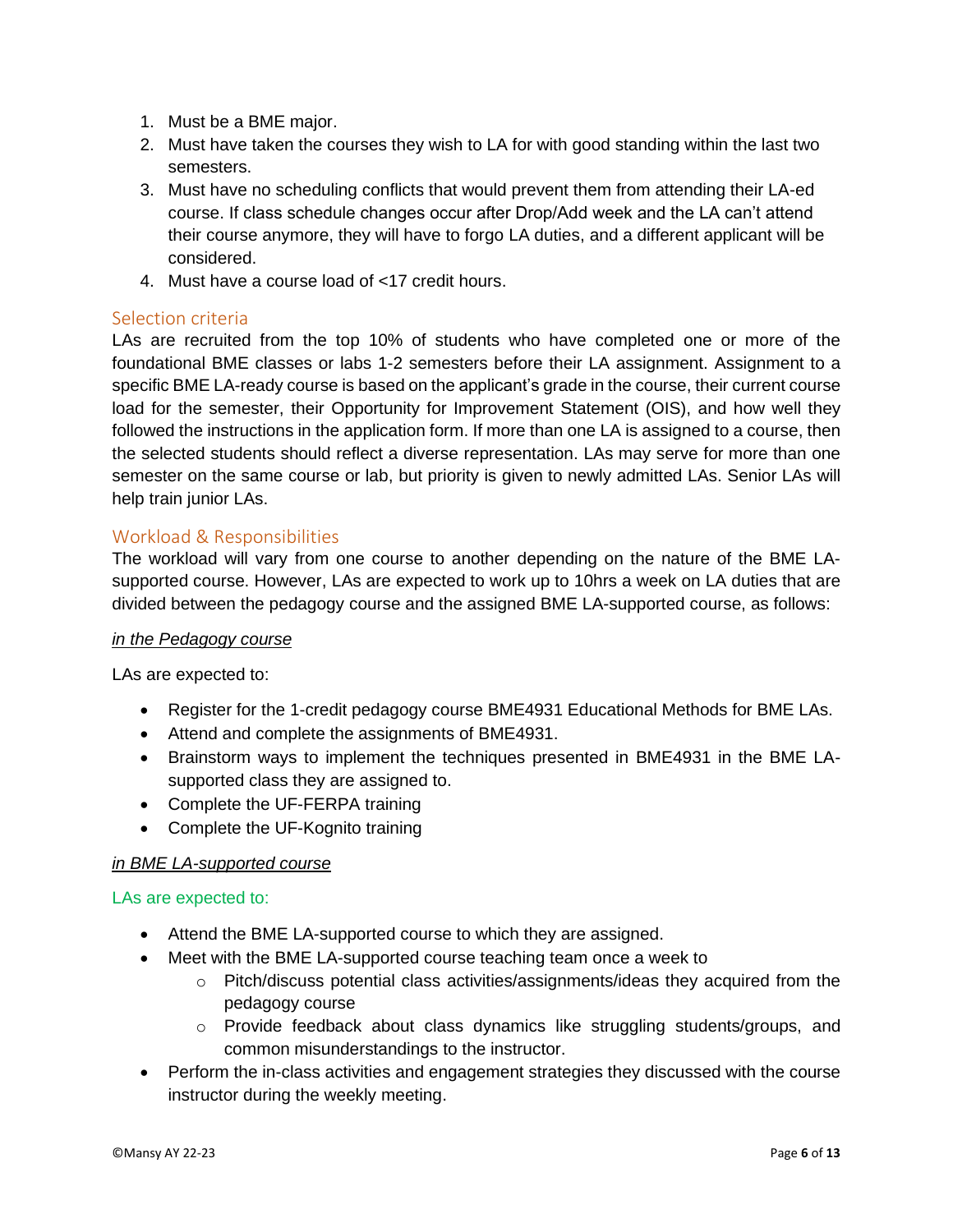- Help the students navigate the course material by implementing the different learning techniques they acquire from the pedagogy course.
- Report the results of the in-class activities and other student-specific observations to the teaching team.

#### LAs may, but are not expected to:

- Offer review, recitation, or office hours with the students *after receiving permission from the course instructor*.
- Develop educational material like study guides, review sessions, and summaries to help the students better navigate the course material. *Any educational/instructional material developed by the LAs must be reviewed and approved by the course instructor before dissemination to the students.*
- Provide feedback on the delivery of the course material to the instructor.
- Provide feedback on problem statements and assignment design to the instructor.

#### LAs are not expected to/not allowed to:

- Share the answers for any assignment (quiz, HW, test,..etc.) with the students.
- Share instructional/educational material with the students without consulting the instructor.
- Have access to Test/Exam material.
- Grade any student assignments.
- Have access to the grade book.
- Discuss grading issues with the students.

#### Expectations from Instructors:

#### *Pedagogy course instructor:*

- Receive weekly or biweekly reading/reflection assignments.
- Discuss the weekly assignment and brainstorm/plan possible activities.
- Receive guidance on reported classroom issues.
- Receive guidance on how to handle challenging situations with struggling or anxious students.

#### *BME LA-supported course instructor:*

- Meet weekly to plan the LA's role in the classroom.
- Review of any material the LA has developed to help the students (study guides, review session material, material summary, ... etc.).
- Receive guidance on reported classroom issues.
- Receive guidance on how to handle challenging situations with struggling or anxious students.

At any time, if you are unsure of an assigned task or responsibility, please contact Dr. Mansy [\(mmansy@bme.ufl.edu\)](mailto:mmansy@bme.ufl.edu) for clarification immediately.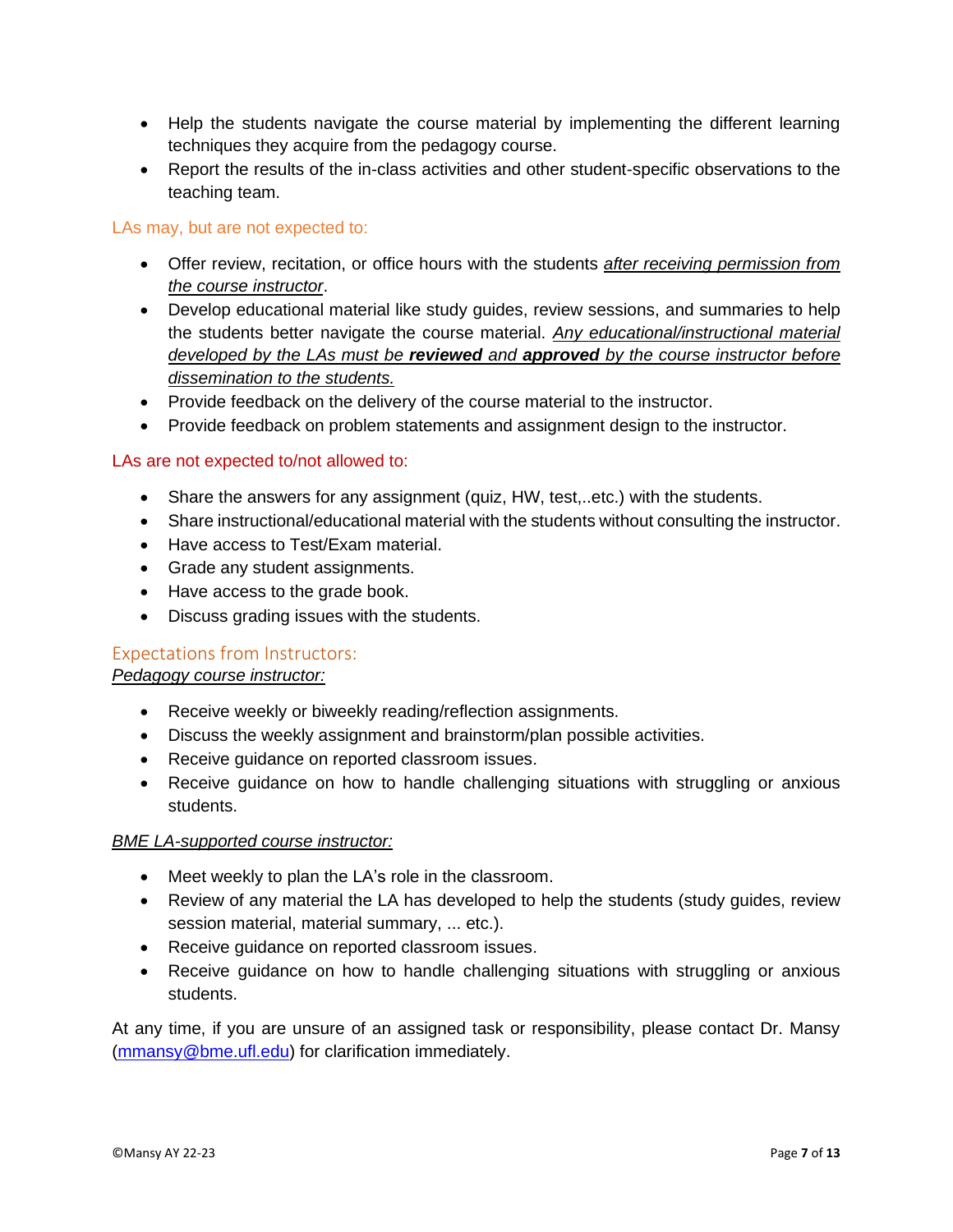## <span id="page-8-0"></span>The Instructor

Instructors interested in incorporating active and collaborative learning techniques in their classroom or who wish to achieve any of the previously mentioned LA Program goals may request to transform their class from a traditional classroom to an LA-supported classroom. Please email Dr. Mansy [\(mmansy@bme.ufl.edu\)](mailto:mmansy@bme.ufl.edu) to add your course to the BME LA-ready course list.

#### Selection criteria

While the LA program is most suitable for high-enrollment foundational BME courses and labs, instructors of any BME course may support their course with one or more LAs. Instructors will be informed if a suitable match is found. It can be challenging to find LAs for senior-level courses as former students would have already graduated from the program.

#### Workload & Responsibilities:

Instructors of LA-supported classes benefit tremendously from having an LA. LAs will come in trained and prepared with learning techniques and activities that they have acquired in the pedagogy course. Since LAs were selected and matched to the course because they took this course before, their input will be course-specific and ready for implementation, with little to no input from the course instructor. However, instructors of LA-supported classes are expected to meet with the LAs on a weekly or bi-weekly basis to discuss the plan (activities, techniques, ...etc.) for the upcoming week and reflect on the results of the week before.

#### BME LA-supported course instructors are expected to:

- Introduce the LAs to the students and emphasize that LAs will not provide direct answers but rather guide and help the students reach the answer on their own.
- Communicate how the LA role differs from the TA role. More information about the difference between an LA and a TA is in the ["The LA is not a TA"](#page-5-3) section.
- Establish LA respect and appreciation in the classroom.
- Meet with the LAs on a weekly or biweekly basis to communicate with the LAs and agree on their role in the classroom.
- As much as possible, be supportive of and open to the ideas LAs bring in from the pedagogy course to allow/facilitate the LA experience in the classroom and reap its benefits.
- If the LA has created instructional material to help the students better navigate the course material (study guides, review session material, material summary,.. etc.), then the content has to be reviewed for correctness.
- Provide guidance on reported classroom issues.
- Provide guidance on how to handle challenging situations with struggling or anxious students.

At any time, if you are unsure of a task or role assignment, please don't hesitate to contact Dr. Mansy [\(mmansy@bme.ufl.edu\)](mailto:mmansy@bme.ufl.edu) for clarification.

# <span id="page-8-1"></span>Reference

[1] Learning assistance alliance: [https://learningassistantalliance.org](https://learningassistantalliance.org/)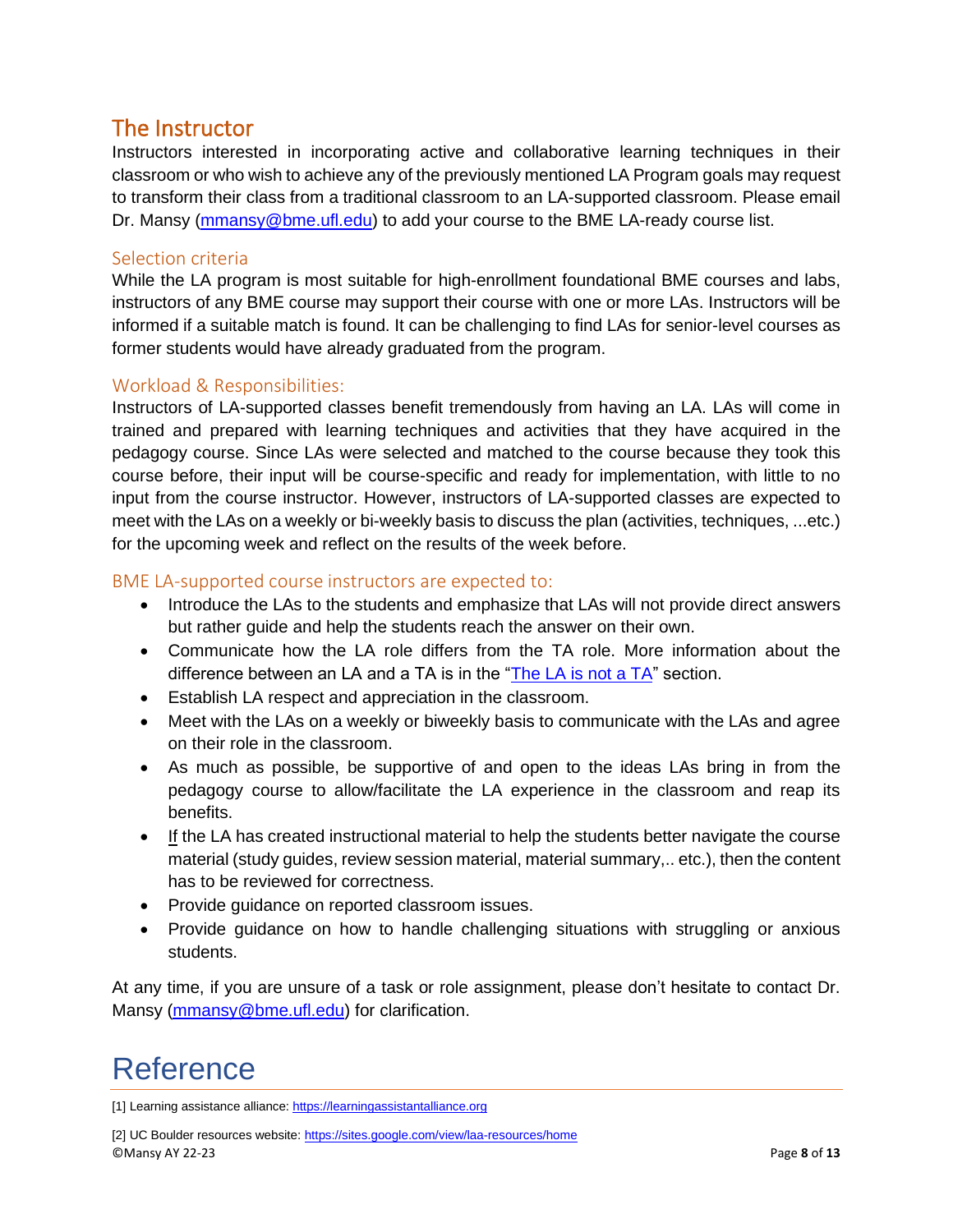# <span id="page-9-0"></span>BME LA Application Form Preview - Fall 2022

#### **Welcome to the BME Learning Assistant application form!**

My name is Dr. Mansy, I'm the Director of the LA program and I'm very happy you are considering becoming a Learning Assistant (LA) for one of our BME courses or labs.

The application form has four parts and will require some preparation. Therefore, please allocate at least 45 minutes to complete the application in one sitting. Alternatively, you may close the form and return to it at any later time as long as you use the same browser and desktop device. The application form requires a desktop device. In Part 1, you will tell us a bit about what motivated you to become an LA. Part 2 will help determine workload and assignment feasibility. It would be a good idea to have your Fall 2022 course schedule accessible for Part 2. Part 3 is the application's core and will gather data that will guide the matching process, i.e., the process of assigning an LA to a BME LA-supported course. To make the matching process as efficient and fruitful as possible, Part 3 will also require you to share some personal perspectives and ideas about the BME LA-supported courses that interest you. You will do this by writing a brief Opportunity for Innovation/Improvement Statement (OIS). Opportunity Statements are the industry standard to identify a problem and pitch a solution. The provided template (text entry fields in this survey) will help you focus your thoughts on what is essential and facilitate the matching process. Please read this brief guide for some quick tips about how to write an efficient OIS. You may submit 2 OISs per course while maintaining a word limit of 200 words for each part of the OIS (see guide for more info). Here, too, having your Fall 2022 course schedule handy will inform your course selection process. Last but not least, Part 4 will request standard demographic information - all of it being optional. Feel free to skip it if you don't feel comfortable sharing this kind of information. A full preview of this application form is available in the BME LA handbook.

So, let's get started! Please provide your full name and your UF email address.

What is your name?

- $\circ$  First Name  $\circ$
- o Last Name \_\_\_\_\_\_\_\_\_\_\_\_\_\_\_\_\_\_\_\_\_\_\_\_\_\_\_\_\_\_\_\_\_\_\_\_\_\_\_\_\_\_\_\_\_\_\_\_
- o UF- email address \_\_\_\_\_\_\_\_\_\_\_\_\_\_\_\_\_\_\_\_\_\_\_\_\_\_\_\_\_\_\_\_\_\_\_\_\_\_\_\_\_\_

#### **Part 1 | Interest & Experience**

Hi! Tell us a bit about yourself and why you are here. Why are you interested in serving as an LA? [write 1-2 sentences] Please don't mention particular courses or problems here. Focus on your interest only.

\_\_\_\_\_\_\_\_\_\_\_\_\_\_\_\_\_\_\_\_\_\_\_\_\_\_\_\_\_\_\_\_\_\_\_\_\_\_\_\_\_\_\_\_\_\_\_\_\_\_\_\_\_\_\_\_\_\_\_\_\_\_\_\_

\_\_\_\_\_\_\_\_\_\_\_\_\_\_\_\_\_\_\_\_\_\_\_\_\_\_\_\_\_\_\_\_\_\_\_\_\_\_\_\_\_\_\_\_\_\_\_\_\_\_\_\_\_\_\_\_\_\_\_\_\_\_\_\_

\_\_\_\_\_\_\_\_\_\_\_\_\_\_\_\_\_\_\_\_\_\_\_\_\_\_\_\_\_\_\_\_\_\_\_\_\_\_\_\_\_\_\_\_\_\_\_\_\_\_\_\_\_\_\_\_\_\_\_\_\_\_\_\_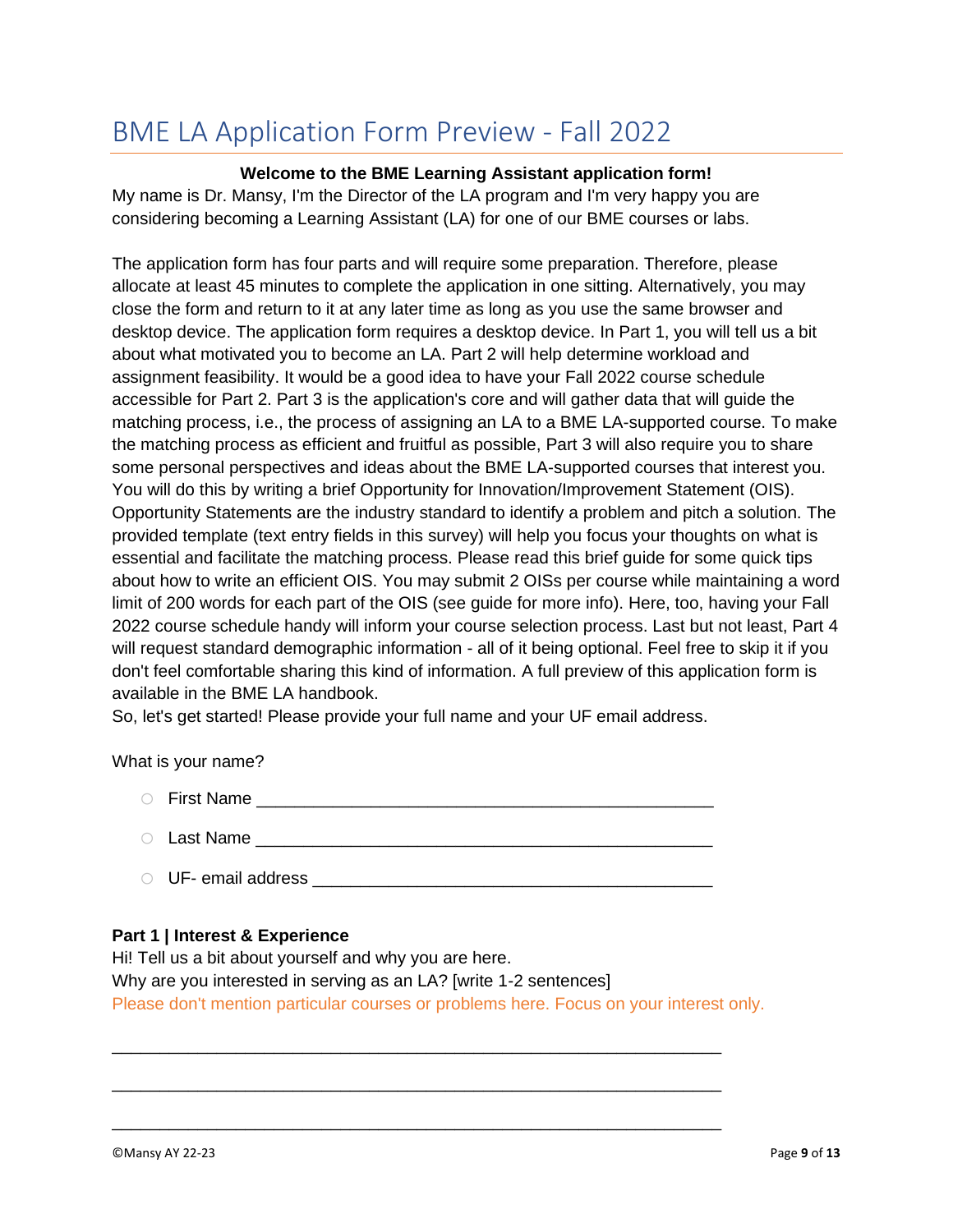What qualities do you think would make you a good LA? [write a bullet list] Focus on your academic and soft skills, don't mention GPA or grades.

\_\_\_\_\_\_\_\_\_\_\_\_\_\_\_\_\_\_\_\_\_\_\_\_\_\_\_\_\_\_\_\_\_\_\_\_\_\_\_\_\_\_\_\_\_\_\_\_\_\_\_\_\_\_\_\_\_\_\_\_\_\_\_\_

\_\_\_\_\_\_\_\_\_\_\_\_\_\_\_\_\_\_\_\_\_\_\_\_\_\_\_\_\_\_\_\_\_\_\_\_\_\_\_\_\_\_\_\_\_\_\_\_\_\_\_\_\_\_\_\_\_\_\_\_\_\_\_\_

\_\_\_\_\_\_\_\_\_\_\_\_\_\_\_\_\_\_\_\_\_\_\_\_\_\_\_\_\_\_\_\_\_\_\_\_\_\_\_\_\_\_\_\_\_\_\_\_\_\_\_\_\_\_\_\_\_\_\_\_\_\_\_\_

\_\_\_\_\_\_\_\_\_\_\_\_\_\_\_\_\_\_\_\_\_\_\_\_\_\_\_\_\_\_\_\_\_\_\_\_\_\_\_\_\_\_\_\_\_\_\_\_\_\_\_\_\_\_\_\_\_\_\_\_\_\_\_\_

\_\_\_\_\_\_\_\_\_\_\_\_\_\_\_\_\_\_\_\_\_\_\_\_\_\_\_\_\_\_\_\_\_\_\_\_\_\_\_\_\_\_\_\_\_\_\_\_\_\_\_\_\_\_\_\_\_\_\_\_\_\_\_\_

\_\_\_\_\_\_\_\_\_\_\_\_\_\_\_\_\_\_\_\_\_\_\_\_\_\_\_\_\_\_\_\_\_\_\_\_\_\_\_\_\_\_\_\_\_\_\_\_\_\_\_\_\_\_\_\_\_\_\_\_\_\_\_\_

What are you looking to get out of the LA experience? [write a bullet list]

Do you have previous experience with other LA programs?

- o Yes, I served as an LA with a different department.
- o Yes, I attended an LA-supported class in a different department.

\_\_\_\_\_\_\_\_\_\_\_\_\_\_\_\_\_\_\_\_\_\_\_\_\_\_\_\_\_\_\_\_\_\_\_\_\_\_\_\_\_\_\_\_\_\_\_\_\_\_\_\_\_\_\_\_\_\_\_\_\_\_\_\_

o No, I don't have previous LA experience.

What is the name of the LA-supported class you attended?

Have you taken a pedagogy course before?

- o Yes
- o No

Select the pedagogy course(s) you have taken.

- ▢ BOT4935/ZOO4926 (Biology department)
- ▢ PHY4905 (Physics department)
- ▢ EGS6065 (Engineering Education department)
- $\Box$  other, please specify  $\Box$

OK! We are done with Part 1 of the application. Let's move on to Part 2 and assess your academic bandwidth.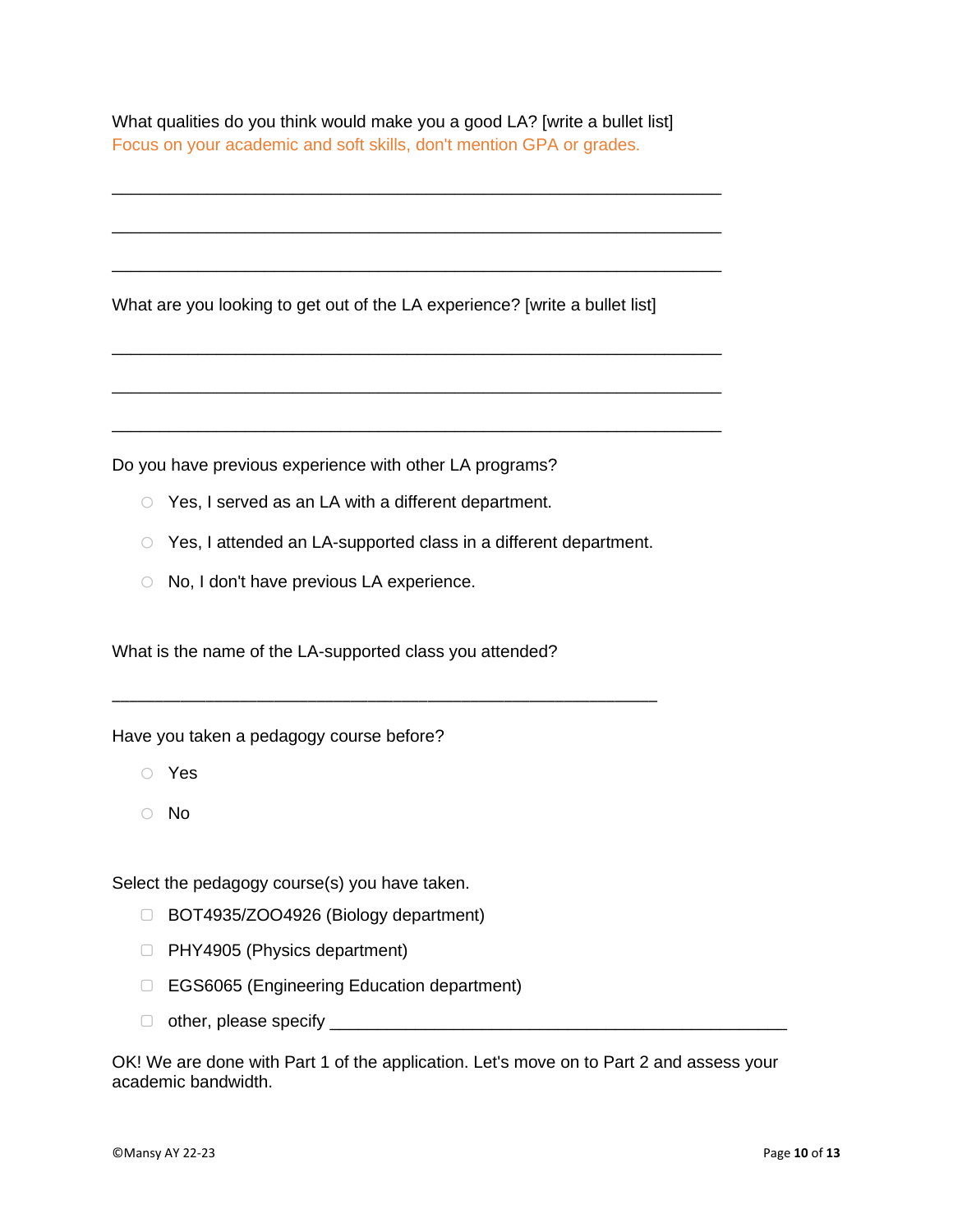#### **Part 2 | Workload & Feasibility**

As outlined in the BME-LA handbook, all LAs must enroll in a **1-credit** Special Topics Pedagogy course, *BME4931 Educational Methods for BME LAs*. LAs are also expected to attend the BME-LA supported class and meet ~1hr per week with the course instructor, accounting to an estimated workload of ~10hrs per week. \*\**If you have taken the Pedagogy Course in Spring 2022, then you don't need to re-take it*\*\*. Based on that,

How many credits are you enrolled in in Fall2022?

 $\blacktriangledown$  less than 12  $\ldots$  15  $\lt$  credits

How many hours per week can you dedicate to LA-ing?

▼ less than 4 hrs ... more than 10 hrs

Will the Special Topics Pedagogy course, *BME4931 Educational Methods for BME LAs*, that meets Friday at 4:05-4:55pm in JG32 fit in your schedule? [\* You will have to drop BME4931 if you can't attend due to a scheduling conflict, after Drop/Add week.]

- o Yes
- o No

Now that we know a bit about your fall schedule, let's move on to Part 3 and see if we can match your skills to one of our BME LA-supported courses.

#### **Part 3 | The Matching Process**

Provided is a list of BME courses that are participating in the BME LA program in Fall 2022. Please drag and drop the course numbers to rank the courses such that the top 3 would be the ones you feel most confident about, and that would **not conflict with your Fall 2022 course schedule.**

\*\*You must attend the course you want to LA. If you end up having a scheduling conflict after Drop/Add week, then you will have to forgo the LA role for the term.\*\*

BME4503L is a special case as it meets 3 times for 3 hours per week. If it is one of your choices, then please indicate at the end of the survey which section(s) (T, W, or R) you are interested in.

| <b>BME3053C</b> | Computer Applications for BMEs         | T 1:55 - 4:55pm                         |
|-----------------|----------------------------------------|-----------------------------------------|
| <b>BME3060</b>  | Biomedical Fundamentals                | T 3:00 - 4:55pm & R 4:05 - 4:55pm       |
| <b>BME3012</b>  | Clinically-Inspired Engineering Design | T 3:00 - 4:55pm & R 4:05 - 4:55pm       |
| <b>BME4503L</b> | Biomedical Instrumentation Lab         | TWR 9:35am - 12:35pm                    |
| <b>BME4531</b>  | Medical Imaging                        | T 11:45am - 1:40pm & R 12:50am - 1:40pm |
| <b>BME4503</b>  | Biomedical Instrumentation             | MWF 8:30 - 9:20am                       |
| <b>BME3508</b>  | Biomedical Signals and Systems         | MWF 1:55 -2:45pm                        |
| <b>BME4409</b>  | Quantitative Physiology                | MWF 9:35-10-25am                        |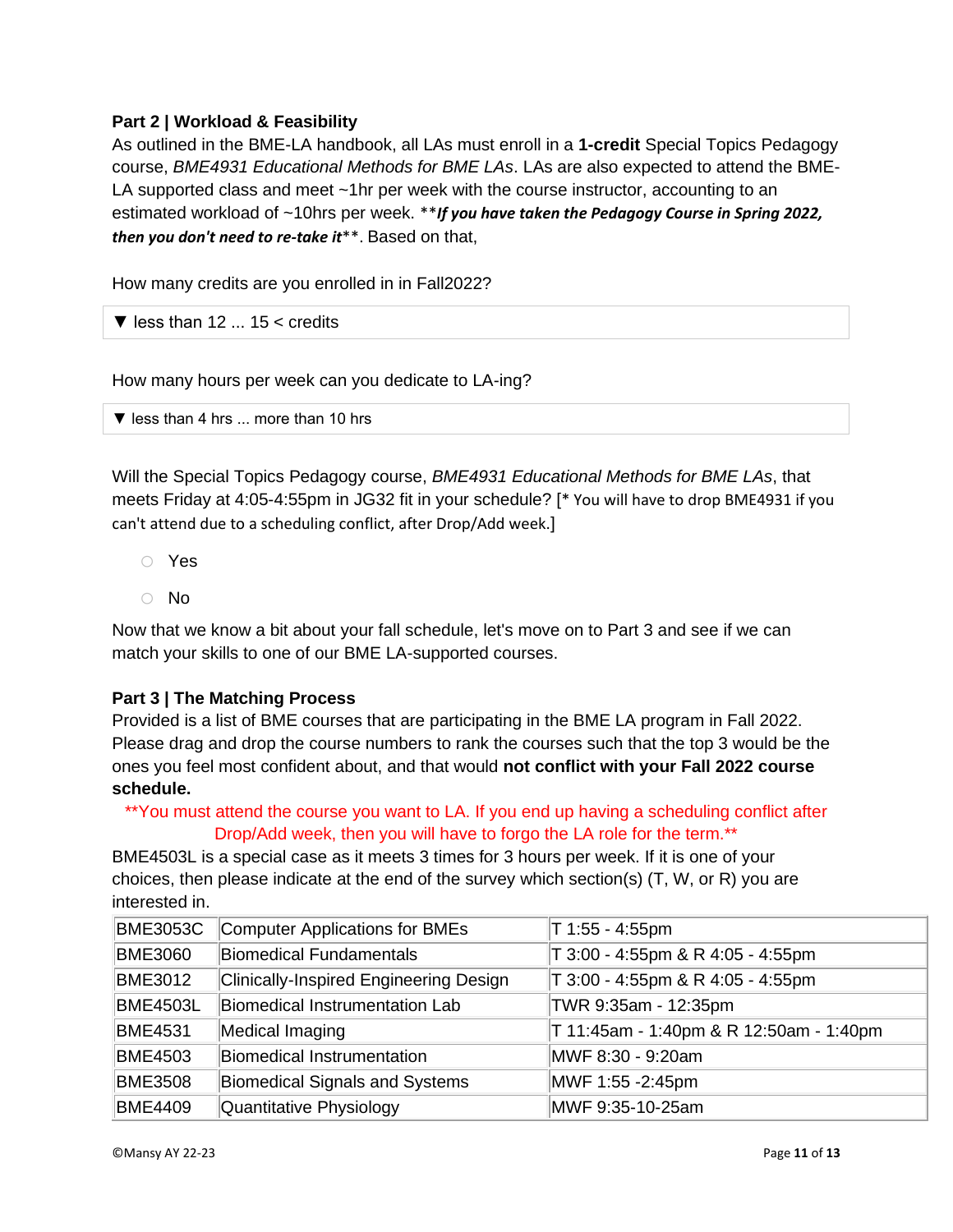|                 | <b>BME4632</b>  | <b>Biomedical Transport Phenomena</b> | MWF 11:45am - 12:35pm |  |  |  |
|-----------------|-----------------|---------------------------------------|-----------------------|--|--|--|
|                 | <b>BME3053C</b> |                                       |                       |  |  |  |
|                 | <b>BME3060</b>  |                                       |                       |  |  |  |
| <b>BME3012</b>  |                 |                                       |                       |  |  |  |
| <b>BME4503L</b> |                 |                                       |                       |  |  |  |
|                 | <b>BME4531</b>  |                                       |                       |  |  |  |
| <b>BME4503</b>  |                 |                                       |                       |  |  |  |
|                 | <b>BME3508</b>  |                                       |                       |  |  |  |
|                 | <b>BME4409</b>  |                                       |                       |  |  |  |
|                 | <b>BME4632</b>  |                                       |                       |  |  |  |
|                 |                 |                                       |                       |  |  |  |

For the top 3 courses you selected in the previous question, when did you complete each course, and what grade did you achieve?

|                                    | Choice | Choice 2 | Choice 3 |
|------------------------------------|--------|----------|----------|
| Term of completion (eg. Fall 2021) |        |          |          |
| Grade (e.g.: A, 92.5%)             |        |          |          |

Now it is time to share your thoughts/ideas. Tell us why you think the courses you chose would benefit from being LA-ed by writing an Opportunity for Innovation/Improvement Statement (OIS). **Please read [this brief guide](https://tinyurl.com/53sjewre) for some quick tips about how to write an efficient OIS**. As shown in the guide, the template will help you focus your thoughts on what is essential and inform the matching process. **You will fill out the template three times; one time for each of your top 3 choices.** Start by selecting your top choice from the drop-down menu, then fill out the OIS text boxes on the next page. Hit the next button to select your second choice and write its OIS. Repeat for your third choice.

This Opportunity for Innovation/Improvement Statement (OIS) is for

\_\_\_\_\_\_\_\_\_\_\_\_\_\_\_\_\_\_\_\_\_\_\_\_\_\_\_\_\_\_\_\_\_\_\_\_\_\_\_\_\_\_\_\_\_\_\_\_\_\_\_\_\_\_\_\_\_\_\_\_\_\_\_\_

\_\_\_\_\_\_\_\_\_\_\_\_\_\_\_\_\_\_\_\_\_\_\_\_\_\_\_\_\_\_\_\_\_\_\_\_\_\_\_\_\_\_\_\_\_\_\_\_\_\_\_\_\_\_\_\_\_\_\_\_\_\_\_\_

\_\_\_\_\_\_\_\_\_\_\_\_\_\_\_\_\_\_\_\_\_\_\_\_\_\_\_\_\_\_\_\_\_\_\_\_\_\_\_\_\_\_\_\_\_\_\_\_\_\_\_\_\_\_\_\_\_\_\_\_\_\_\_\_

\_\_\_\_\_\_\_\_\_\_\_\_\_\_\_\_\_\_\_\_\_\_\_\_\_\_\_\_\_\_\_\_\_\_\_\_\_\_\_\_\_\_\_\_\_\_\_\_\_\_\_\_\_\_\_\_\_\_\_\_\_\_\_\_

\_\_\_\_\_\_\_\_\_\_\_\_\_\_\_\_\_\_\_\_\_\_\_\_\_\_\_\_\_\_\_\_\_\_\_\_\_\_\_\_\_\_\_\_\_\_\_\_\_\_\_\_\_\_\_\_\_\_\_\_\_\_\_\_

\_\_\_\_\_\_\_\_\_\_\_\_\_\_\_\_\_\_\_\_\_\_\_\_\_\_\_\_\_\_\_\_\_\_\_\_\_\_\_\_\_\_\_\_\_\_\_\_\_\_\_\_\_\_\_\_\_\_\_\_\_\_\_\_

▼ choice1, choice 2, or choice 3

The current problem in *choice 1* is... Your word count is 0/200(max)

The effect of this current problem on the students is … Your word count is 0/200(max)

The suggested solution is … Your word count is 0/200(max)